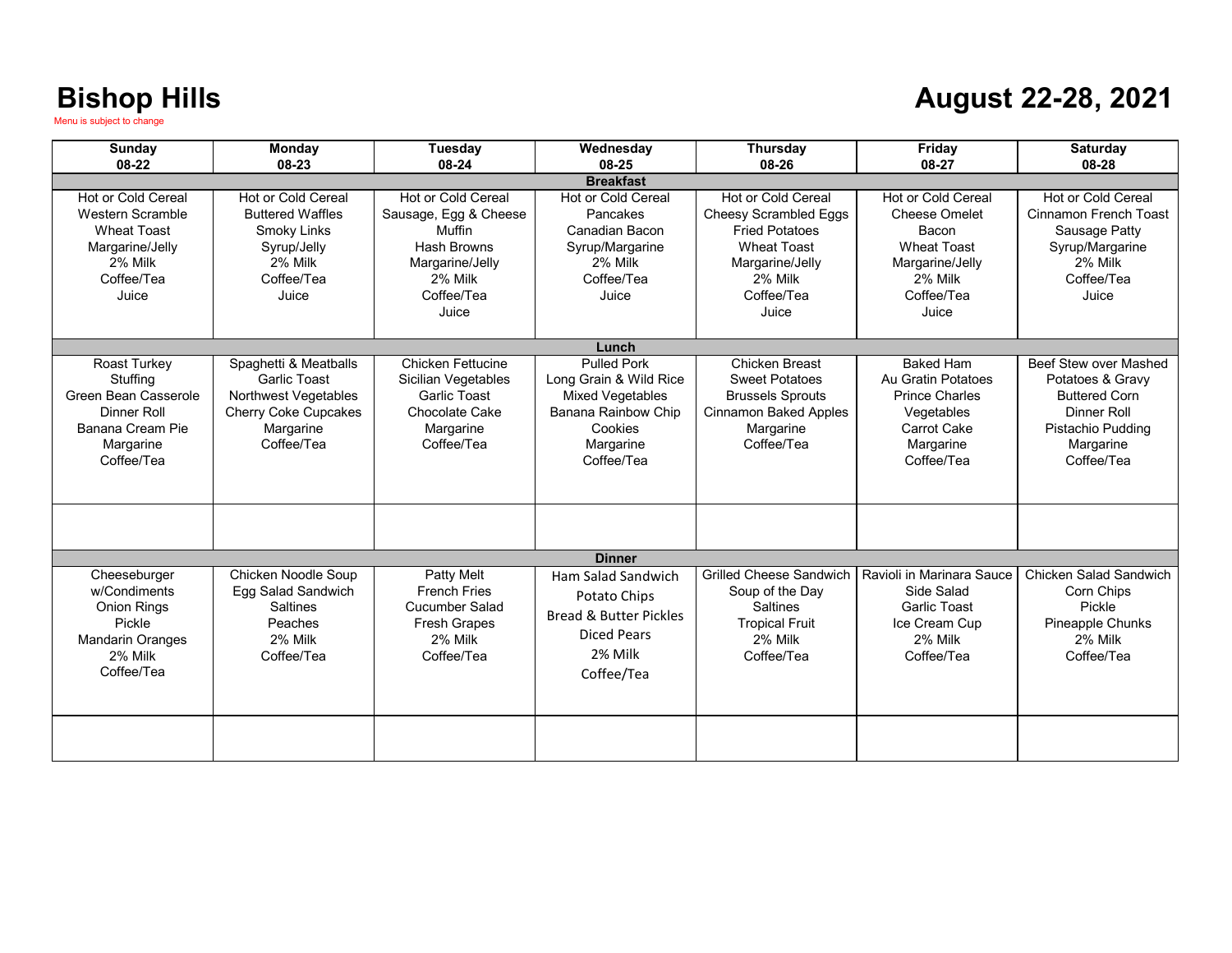#### **August 29-September 4, 2021**

| Sunday                                                                                                                                  | Monday                                                                                                                                  | Tuesday                                                                                                                      | Wednesday                                                                                                                 | Thursday                                                                                                                                           | Friday                                                                                                                          | <b>Saturday</b>                                                                                                                     |  |
|-----------------------------------------------------------------------------------------------------------------------------------------|-----------------------------------------------------------------------------------------------------------------------------------------|------------------------------------------------------------------------------------------------------------------------------|---------------------------------------------------------------------------------------------------------------------------|----------------------------------------------------------------------------------------------------------------------------------------------------|---------------------------------------------------------------------------------------------------------------------------------|-------------------------------------------------------------------------------------------------------------------------------------|--|
| 08-29                                                                                                                                   | 08-30                                                                                                                                   | 08-31                                                                                                                        | 09-01                                                                                                                     | 09-02                                                                                                                                              | 09-03                                                                                                                           | 09-04                                                                                                                               |  |
| <b>Breakfast</b>                                                                                                                        |                                                                                                                                         |                                                                                                                              |                                                                                                                           |                                                                                                                                                    |                                                                                                                                 |                                                                                                                                     |  |
| <b>Hot or Cold Cereal</b><br>Egg & Cheese Scramble<br>Bacon<br>Margarine<br>2% Milk<br>Coffee/Tea<br>Juice                              | <b>Hot or Cold Cereal</b><br><b>Biscuits &amp; Sausage Gravy</b><br>Scrambled Eggs<br>Margarine/Jelly<br>2% Milk<br>Coffee/Tea<br>Juice | <b>Hot or Cold Cereal</b><br><b>Blueberry Pancakes</b><br>Sausage Patty<br>Syrup/Margarine<br>2% Milk<br>Coffee/Tea<br>Juice | <b>Hot or Cold Cereal</b><br>Choice of Eggs<br>Smoky Links<br>Toast<br>Margarine/Jelly<br>2% Milk<br>Coffee/Tea<br>Juice  | <b>Hot or Cold Cereal</b><br><b>Cheese Omelet</b><br><b>Hash Browns</b><br><b>Wheat Toast</b><br>Margarine/Jelly<br>2% Milk<br>Coffee/Tea<br>Juice | Hot or Cold Cereal<br><b>Strawberry Topped</b><br>Waffles<br>Sausage Links<br>Syrup/Margarine<br>2% Milk<br>Coffee/Tea<br>Juice | <b>Hot or Cold Cereal</b><br><b>Breakfast Bake</b><br><b>Blueberry Muffins</b><br>Margarine/Jelly<br>2% Milk<br>Coffee/Tea<br>Juice |  |
|                                                                                                                                         |                                                                                                                                         |                                                                                                                              | Lunch                                                                                                                     |                                                                                                                                                    |                                                                                                                                 |                                                                                                                                     |  |
| <b>Beef Brisket</b><br>Baked Potato w/Sour<br>Cream<br>Prince Charles vegetables<br><b>Assorted Pies</b><br>Margarine<br>Coffee/Tea     | Lasagna<br><b>Breadstick</b><br>Tossed Salad w/Dressing<br>Ice Cream<br>Margarine<br>Coffee/Tea                                         | Honey Mustard Chicken<br><b>Red Bliss Potatoes</b><br>Malibu Blend Vegetables<br>Chocolate Cake<br>Margarine<br>Coffee/Tea   | Roasted Pork Loin<br>Stuffing<br><b>Dilled Carrots</b><br><b>Corn Bread Muffin</b><br>Margarine<br>Coffee/Tea             | Chef's Salad<br><b>Choice of Dressing</b><br><b>Cottage Cheese</b><br><b>Garlic Toast</b><br>Watermelon<br>Margarine<br>Coffee/Tea                 | Oven Baked Fish<br><b>Rice Pilaf</b><br>Mediterranean Salad<br><b>Fresh Baked Cookies</b><br>Margarine<br>Coffee/Tea            | Salisbury Steak<br>Mashed Potatoes & Gravy<br><b>Mixed Vegetables</b><br><b>Texas Sheet Cake</b><br>Margarine<br>Coffee/Tea         |  |
|                                                                                                                                         |                                                                                                                                         |                                                                                                                              | <b>Dinner</b>                                                                                                             |                                                                                                                                                    |                                                                                                                                 |                                                                                                                                     |  |
| <b>Chicken Tenders</b><br>w/Dipping Sauce<br><b>Tater Tots</b><br><b>Dill Pickle</b><br><b>Chilled Peaches</b><br>2% Milk<br>Coffee/Tea | Grilled Ham & Cheese<br>Sandwich<br>Soup of the Day<br><b>Saltines</b><br><b>Mixed Fruit</b><br>2% Milk<br>Coffee/Tea                   | Turkey & Swiss Melt on<br>Rye<br>Potato Chips<br><b>Pickle Spear</b><br>Sherbet<br>2% Milk<br>Coffee/Tea                     | Homemade Chili<br>Sour Cream & Cheese<br><b>Saltines</b><br>Honey Corn Bread<br>Berry Applesauce<br>2% Milk<br>Coffee/Tea | Sloppy Joe<br><b>French Fries</b><br>Coleslaw<br>Ice Cream<br>2% Milk<br>Coffee/Tea                                                                | <b>Tuna Melt</b><br><b>Tater Tots</b><br><b>Bread &amp; Butter Pickles</b><br><b>Fresh Fruit</b><br>2% Milk<br>Coffee/Tea       | Chicken & Rice Casserole<br><b>Broccoli</b><br>Pudding<br>2% Milk<br>Coffee/Tea                                                     |  |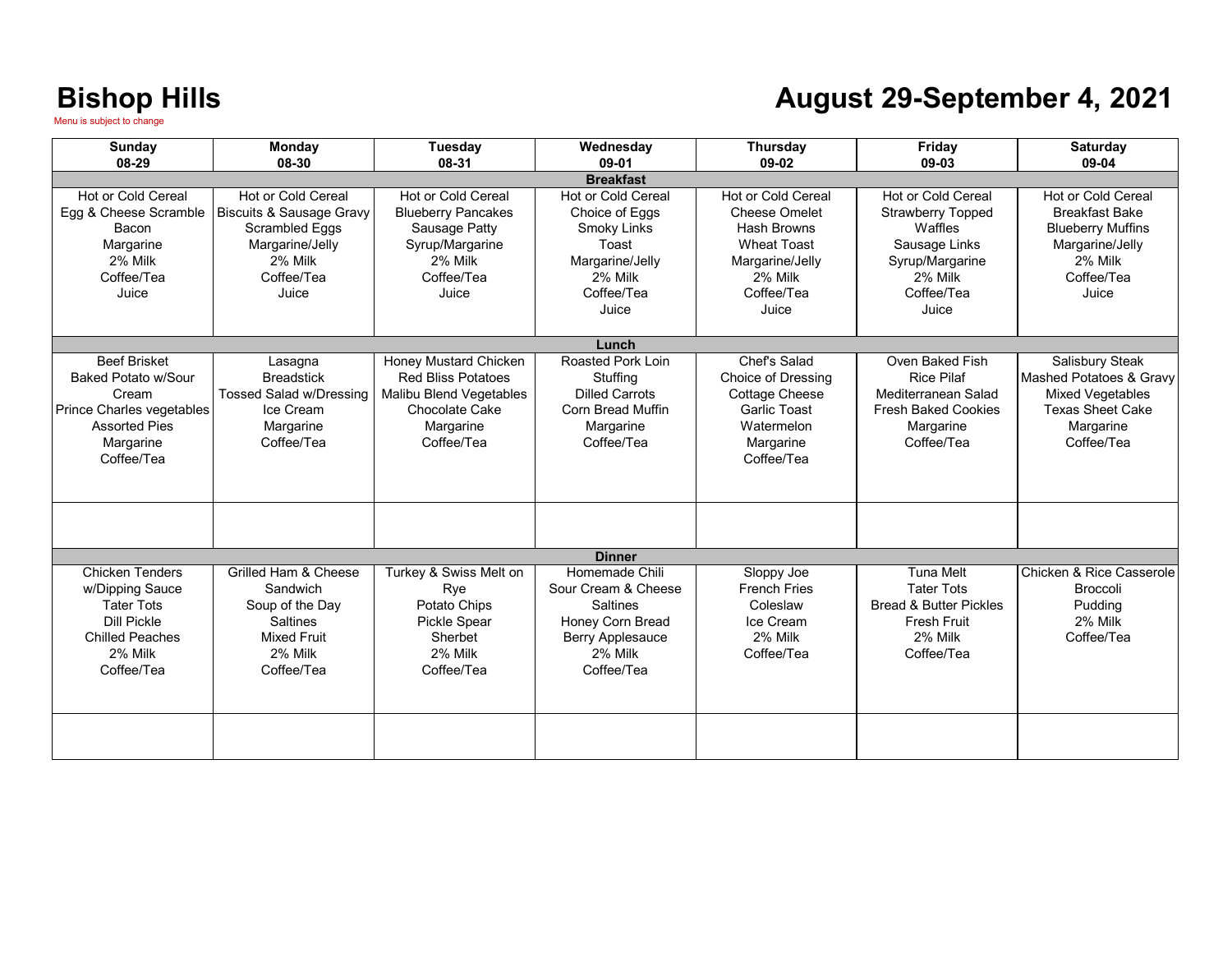### **September 5-11, 2021**

| <b>Sunday</b><br>09-05                                                                                                          | Monday<br>09-06                                                                                                                               | Tuesday<br>09-07                                                                                                                            | Wednesday<br>09-08                                                                                                          | <b>Thursday</b><br>09-09                                                                                                             | Friday<br>09-10                                                                                                                           | <b>Saturday</b><br>09-11                                                                                                 |  |
|---------------------------------------------------------------------------------------------------------------------------------|-----------------------------------------------------------------------------------------------------------------------------------------------|---------------------------------------------------------------------------------------------------------------------------------------------|-----------------------------------------------------------------------------------------------------------------------------|--------------------------------------------------------------------------------------------------------------------------------------|-------------------------------------------------------------------------------------------------------------------------------------------|--------------------------------------------------------------------------------------------------------------------------|--|
| <b>Breakfast</b>                                                                                                                |                                                                                                                                               |                                                                                                                                             |                                                                                                                             |                                                                                                                                      |                                                                                                                                           |                                                                                                                          |  |
| Hot or Cold Cereal<br>French Toast<br>Smoky Links<br>Syrup/Margarine<br>2% Milk<br>Coffee/Tea<br>Juice                          | <b>Hot or Cold Cereal</b><br><b>Cheesy Scrambled Eggs</b><br>Bacon<br><b>Wheat Toast</b><br>Margarine/Jelly<br>2% Milk<br>Coffee/Tea<br>Juice | Hot or Cold Cereal<br><b>Blueberry Pancakes</b><br>Sausage Patty<br>Margarine/Syrup<br>2% Milk<br>Coffee/Tea<br>Juice                       | Hot or Cold Cereal<br>Quiche<br>Sausage Links<br><b>Enclish Muffin</b><br>Margarine/Jelly<br>2% Milk<br>Coffee/Tea<br>Juice | Hot or Cold Cereal<br>Egg Patty<br>Canadian Bacon<br><b>Wheat Toast</b><br>Margarine/Jelly<br>2% Milk<br>Coffee/Tea<br>Juice         | Hot or Cold Cereal<br><b>Scrambled Eggs</b><br>Sausage Links<br><b>Wheat Toast</b><br>Margarine/Jelly<br>2% Milk<br>Coffee/Tea<br>Juice   | Hot or Cold Cereal<br><b>Buttered Waffles</b><br>Bacon<br>Syrup/Magarine<br>2% Milk<br>Coffee/Tea<br>Juice               |  |
|                                                                                                                                 |                                                                                                                                               |                                                                                                                                             | Lunch                                                                                                                       |                                                                                                                                      |                                                                                                                                           |                                                                                                                          |  |
| Turkey Pot Roast Baked<br>Potato<br><b>Glazed Carrots</b><br><b>Dinner Roll</b><br>Cherry Fudge Cake<br>Margarine<br>Coffee/Tea | Goulash<br><b>Breadstick</b><br>Sicilian Vegetables<br>Peach Crisp<br>Margarine<br>Coffee/Tea                                                 | Teriyaki Chicken<br><b>Oriental Vegetables</b><br><b>White Rice</b><br>Egg Roll<br><b>Peanut Butter Brownies</b><br>Margarine<br>Coffee/Tea | <b>Unstuffed Green Peppers</b><br><b>Glazed Carrots</b><br>Dinner Roll<br>Raspberry Pie<br>Margarine<br>Coffee/Tea          | Pork Loin<br><b>Rice Pilaf</b><br><b>Roasted Beets</b><br><b>Dinner Roll</b><br><b>Fresh Baked Cookie</b><br>Margarine<br>Coffee/Tea | <b>Baked Shrimp</b><br><b>Roasted Potatoes</b><br>California Blend<br>Vegetables<br><b>Strawberry Cupcakes</b><br>Margarine<br>Coffee/Tea | Meatloaf<br>Mashed Potatoes & Gravy<br><b>Green Beans</b><br>Dinner Roll<br>Fresh Grape Salad<br>Margarine<br>Coffee/Tea |  |
|                                                                                                                                 |                                                                                                                                               |                                                                                                                                             |                                                                                                                             |                                                                                                                                      |                                                                                                                                           |                                                                                                                          |  |
|                                                                                                                                 |                                                                                                                                               |                                                                                                                                             | <b>Dinner</b>                                                                                                               |                                                                                                                                      |                                                                                                                                           |                                                                                                                          |  |
| Chicken Salad Croissant<br><b>Baked Beans</b><br><b>Cottage Cheese</b><br>Pudding<br>2% Milk<br>Coffee/Tea                      | Fish Sandwich<br>Fried Potatoes w/Onions<br>Pickle Spear<br>Fudge Bar<br>2% Milk<br>Coffee/Tea                                                | Beef & Potato Casserole<br><b>Broccoli</b><br><b>Fresh Baked Muffins</b><br>Margarine<br>2% Milk<br>Coffee/Tea                              | Cheeseburger<br>Potato Salad<br>Coleslaw<br>Fresh Fruit<br>2% Milk<br>Coffee/Tea                                            | Macaroni & Cheese<br><b>Stewed Tomatoes</b><br>Sweet Corn<br>Ice Cream<br>Margarine<br>2% Milk<br>Coffee/Tea                         | Turkey & Cheese<br>Croissant<br>Chips<br><b>Bread &amp; Butter Pickles</b><br>Pears<br>2% Milk<br>Coffee/Tea                              | Bacon Potato & Cabbage<br>Soup<br><b>Saltines</b><br>Corn Chips<br>Fruit<br>2% Milk<br>Coffee/Tea                        |  |
|                                                                                                                                 |                                                                                                                                               |                                                                                                                                             |                                                                                                                             |                                                                                                                                      |                                                                                                                                           |                                                                                                                          |  |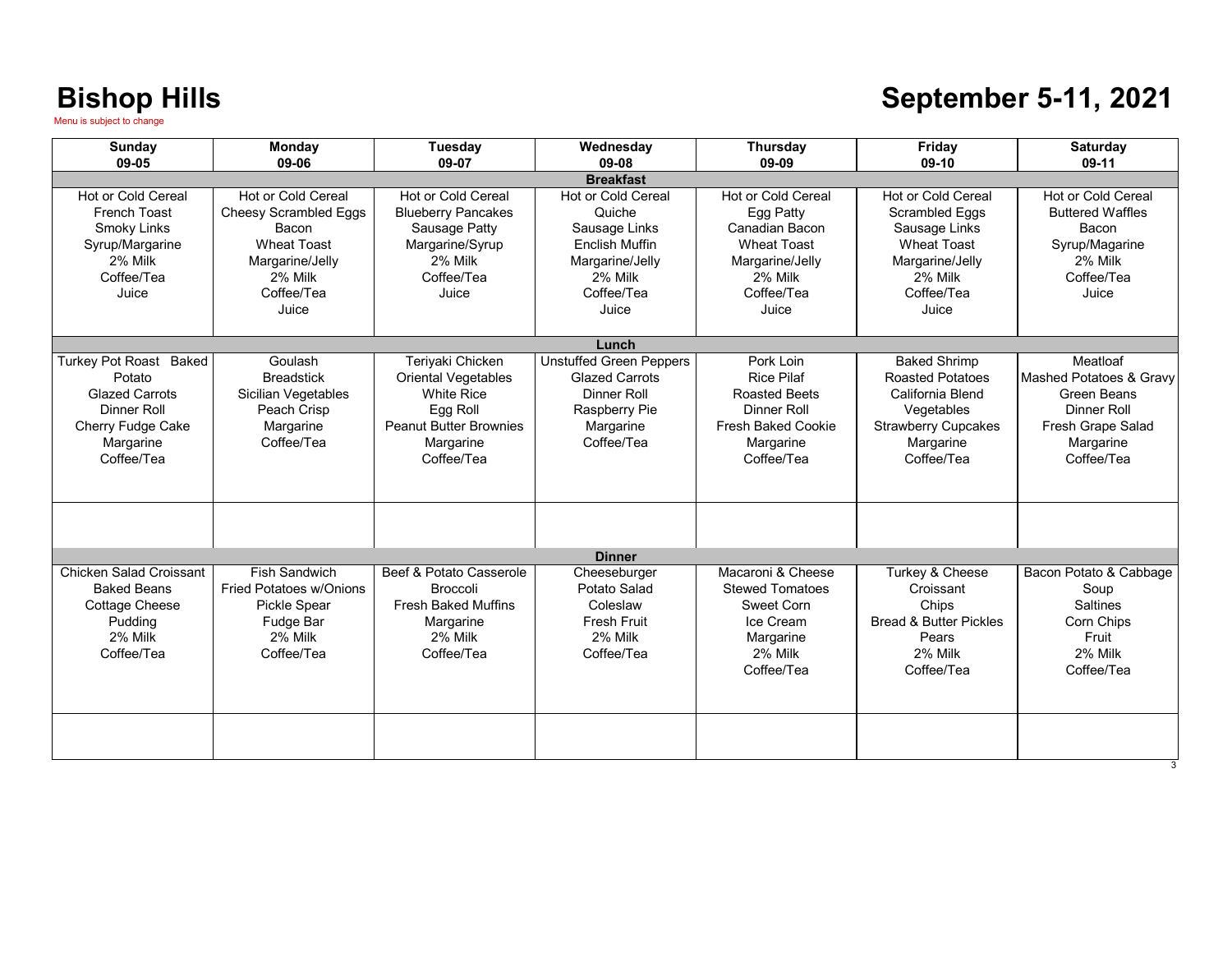### **September 12-18, 2021**

| Sunday                                                                                                                                  | Monday                                                                                                                            | Tuesday                                                                                                                                       | Wednesday                                                                                                                        | Thursday                                                                                                                         | Friday                                                                                                                        | <b>Saturday</b>                                                                                                                 |
|-----------------------------------------------------------------------------------------------------------------------------------------|-----------------------------------------------------------------------------------------------------------------------------------|-----------------------------------------------------------------------------------------------------------------------------------------------|----------------------------------------------------------------------------------------------------------------------------------|----------------------------------------------------------------------------------------------------------------------------------|-------------------------------------------------------------------------------------------------------------------------------|---------------------------------------------------------------------------------------------------------------------------------|
| $09-12$                                                                                                                                 | $09-13$                                                                                                                           | 09-14                                                                                                                                         | $09-15$<br><b>Breakfast</b>                                                                                                      | 09-16                                                                                                                            | 09-17                                                                                                                         | $09-18$                                                                                                                         |
| <b>Hot or Cold Cereal</b><br>Choice of Eggs<br>Sausage Patty<br><b>Wheat Toast</b><br>Margarine/Jelly<br>2% Milk<br>Coffee/Tea<br>Juice | Hot or Cold Cereal<br><b>Cheese Omelet</b><br>Canadian Bacon<br>Raisin Toast<br>Margarine/Jelly<br>2% Milk<br>Coffee/Tea<br>Juice | Hot or Cold Cereal<br><b>French Toast</b><br><b>Turkey Links</b><br>Margarine/Syrup<br>2% Milk<br>Coffee/Tea<br>Juice                         | Hot or Cold Cereal<br><b>Biscuits &amp; Sausage Gravy</b><br>Scrambled Eggs<br>Margarine/Jelly<br>2% Milk<br>Coffee/Tea<br>Juice | Hot or Cold Cereal<br>Choice of Eggs<br>Sausage Patty<br><b>Wheat Toast</b><br>Margarine/Jelly<br>2% Milk<br>Coffee/Tea<br>Juice | <b>Hot or Cold Cereal</b><br>Egg Patty<br>Bacon<br><b>English Muffin</b><br>Margarine/Syrup<br>2% Milk<br>Coffee/Tea<br>Juice | Hot or Cold Cereal<br>Pancakes<br>Sausage Links<br>Syrup/Margarine<br>2% Milk<br>Coffee/Tea<br>Juice                            |
|                                                                                                                                         |                                                                                                                                   |                                                                                                                                               | Lunch                                                                                                                            |                                                                                                                                  |                                                                                                                               |                                                                                                                                 |
| Roast Beef<br><b>Wild Rice</b><br>Capri Vegetables<br>Dinner Roll<br><b>Blueberry Pie</b><br>Margarine<br>Coffee/Tea                    | Swedish Meatballs with<br>Egg Noodles<br>Peas & Carrots<br>Donuts<br>Margarine<br>Coffee/Tea                                      | Chicken Pot Pie with<br><b>Biscuit Top</b><br><b>Prince Charles</b><br>Vegetables<br><b>Oatmeal Raisin Cookies</b><br>Margarine<br>Coffee/Tea | <b>Baked Ham</b><br><b>Rosemary Potatoes</b><br><b>Buttered Corn</b><br>Coffee Cake<br>Margarine<br>Coffee/Tea                   | <b>BBO Chicken</b><br>Mashed Potatoes & Gravy<br>Northwest Vegetables<br>Root Beer Float<br>Margarine<br>Coffee/Tea              | Pork Cutlet<br><b>Rice Pilaf</b><br><b>Green Beans</b><br><b>Strawberry Rhubarb Pie</b><br>Margarine<br>Coffee/Tea            | Oven Baked Fish<br>Sicilian Vegetables<br>Potato Salad<br>Cheesecake<br>Margarine<br>Coffee/Tea                                 |
|                                                                                                                                         |                                                                                                                                   |                                                                                                                                               |                                                                                                                                  |                                                                                                                                  |                                                                                                                               |                                                                                                                                 |
|                                                                                                                                         |                                                                                                                                   |                                                                                                                                               | <b>Dinner</b>                                                                                                                    |                                                                                                                                  |                                                                                                                               |                                                                                                                                 |
| <b>BLT</b> on Toast<br>Fresh Vegetables<br><b>Cottage Cheese</b><br><b>Tropical Fruit</b><br>2% Milk<br>Coffee/Tea                      | Tuna Salad Sandwich<br>Soup of the Day<br><b>Saltines</b><br><b>Chilled Pears</b><br>2% Milk<br>Coffee/Tea                        | Ham & Cheese Sandwich<br>Macaroni Salad<br>Pickle Spear<br>Apricots<br>2% Milk<br>Coffee/Tea                                                  | California Reuben on Rye<br>Potato Chips<br>Fruited Jello<br>2% Milk<br>Coffee/Tea                                               | <b>Garlic Bread Cheese</b><br>Pizza<br>Side Salad<br>Cottage Cheese &<br>Peaches<br>2% Milk<br>Coffee/Tea                        | Hot Dog on a Bun<br>Corn Nuggets<br>Pickle<br>Condiments on Side<br>Banana Muffin<br>2% Milk<br>Coffee/Tea                    | <b>Broccoli Cheese Soup</b><br><b>Grilled Cheese Sandwich</b><br><b>Saltines</b><br><b>Mixed Fruit</b><br>2% Milk<br>Coffee/Tea |
|                                                                                                                                         |                                                                                                                                   |                                                                                                                                               |                                                                                                                                  |                                                                                                                                  |                                                                                                                               |                                                                                                                                 |